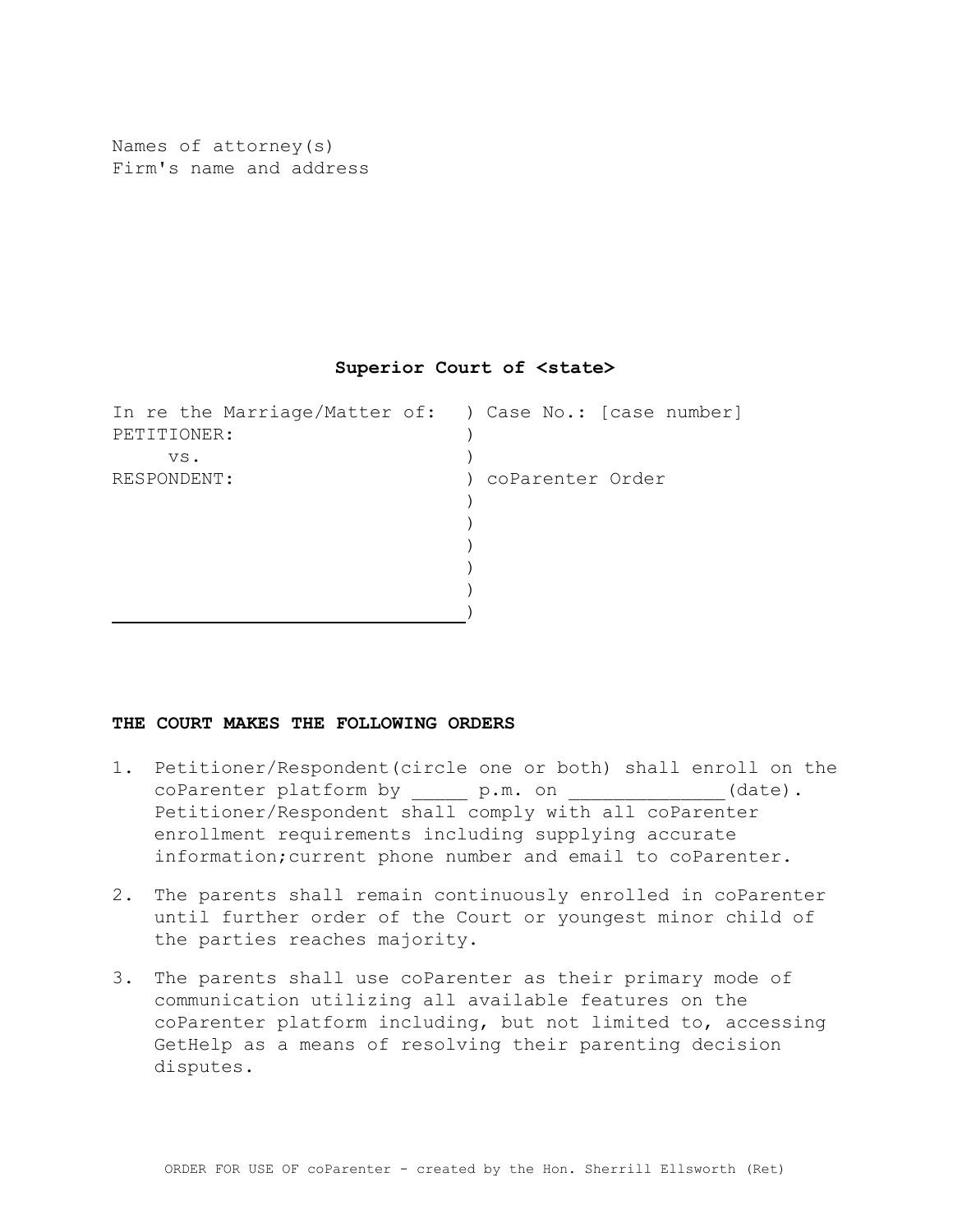- 4. The parents shall enable the 'alert' feature on coParenter and shall log in and check/respond to a coParenter alert within a reasonable period of time.
- 5. Parties are ordered to daily logins on their coParenter accounts.
- 6. Except in the event of a true emergency, the parents shall use coParenter as the principal means of documenting all information related to health, safety, welfare and education of the minor children.
- 7. The parents shall post within a reasonable period of time relevant information pertaining to the minor children.
- 8. The parents shall liberally construe their obligation to use coParenter in good faith.
- 9. If a parent uses coParenter to transmit a PDF or photograph, or any other document as defined by **[Evidence Code 250],** the party posting the document acknowledges that the posted document is a true and correct copy of the document and it has not been altered from the original unless expressly noted at the time that it is posted.
- 10. Limited access to non-confidential coParenter communication is granted to attorneys of record, court-ordered custody evaluators, or such other persons specified by the court or specifically agreed upon by parties and/or their attorneys of record.
- 11. The parents shall communicate in a civil, non-harassing, respectable manner through coParenter. If there is a Criminal Protective Order (CPO) or Domestic Violence Prevention Act (DVPA) restraining order, the proper use of coParenter as ordered by the Court shall not be a pro se violation of either the CPO or DVPA Protective Order.
- 12. The court accepts the stipulation of the parties that printouts from coParenter properly authenticated by a party may be received into evidence without further foundation or objection.
- 13. This order was served upon the parties directly or indirectly either through attorneys of record or the clerk of court in open court on the date it was signed. The court finds that